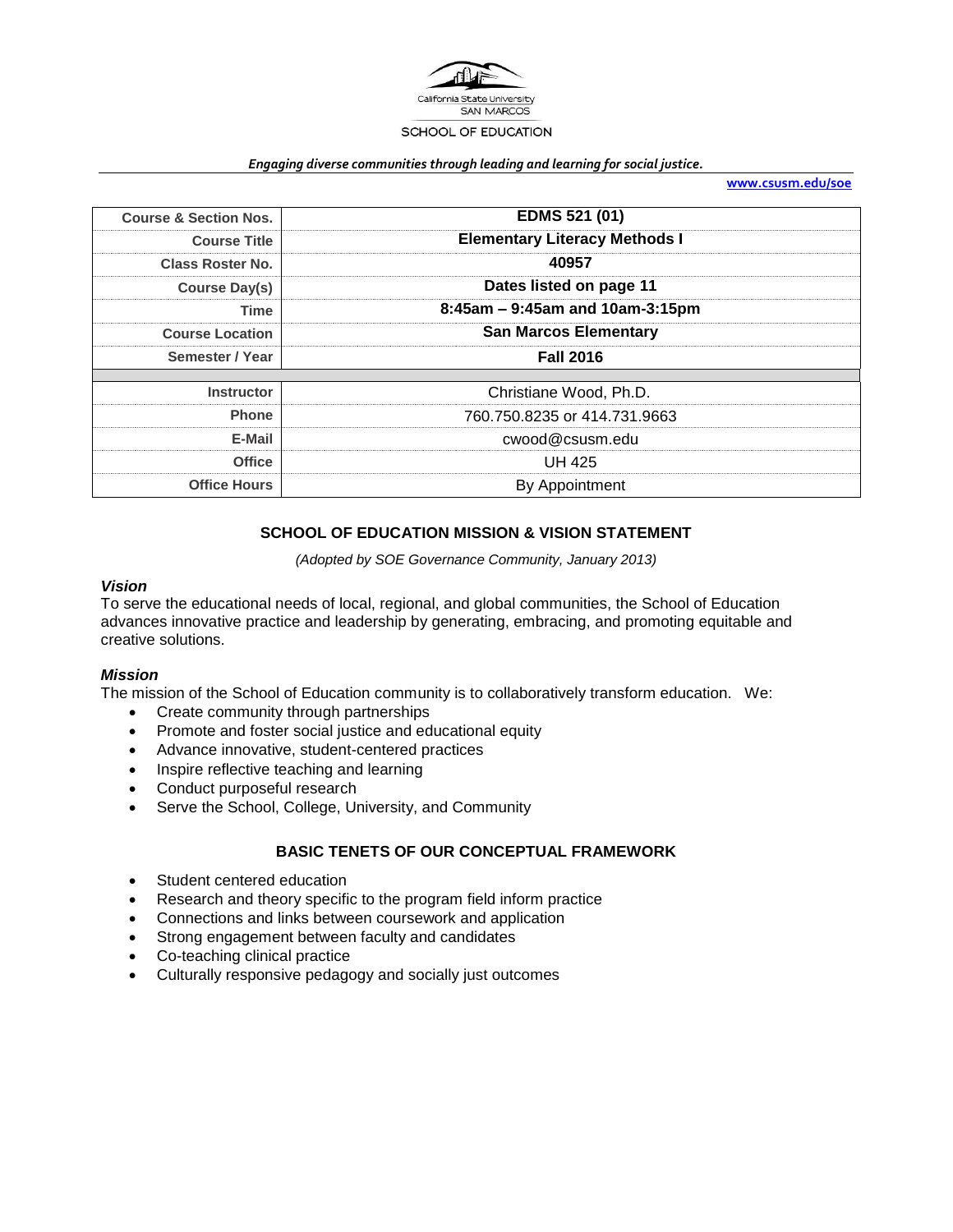# **Table of Contents**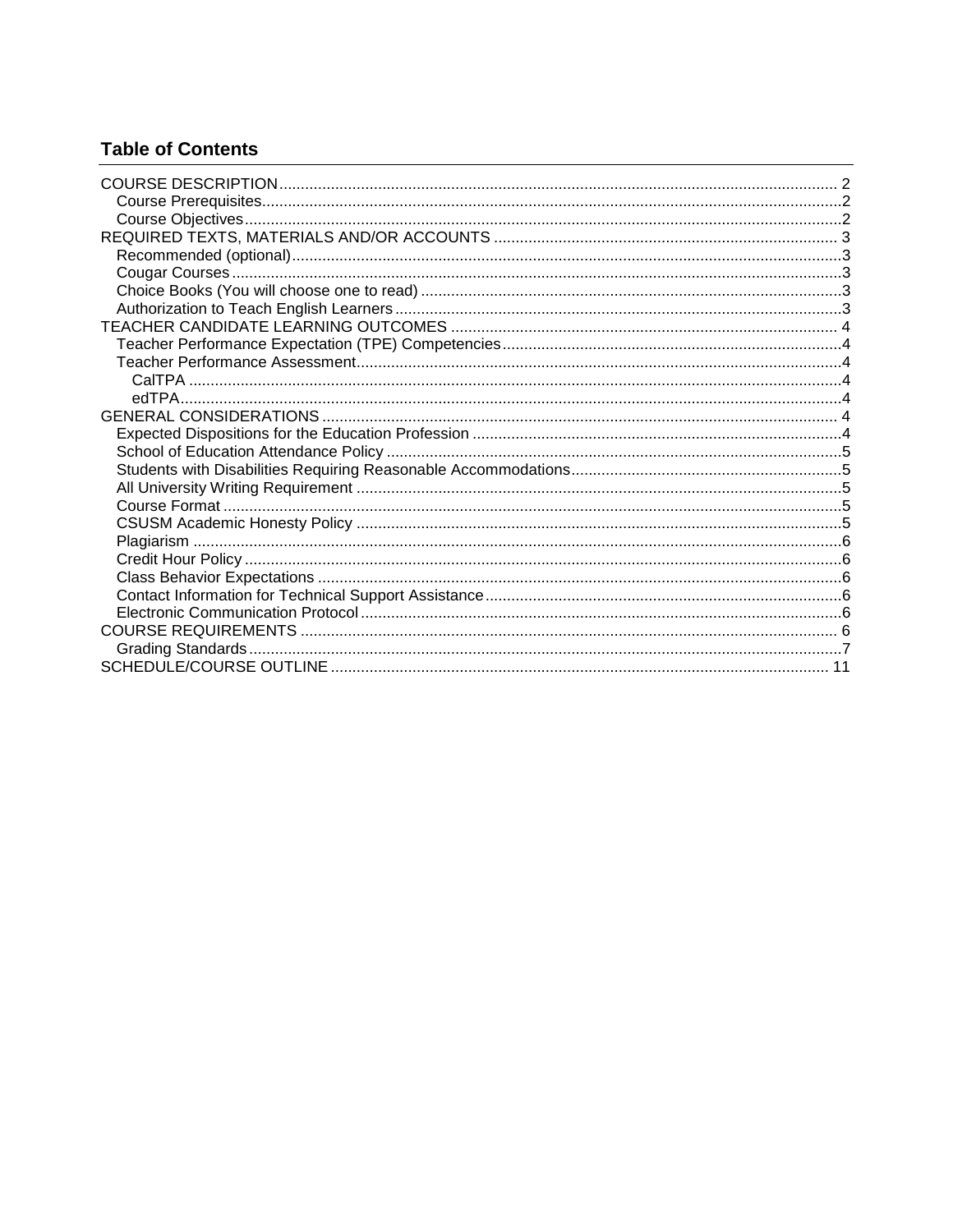### **COURSE DESCRIPTION**

<span id="page-2-0"></span>Focuses on developing a preliminary understanding of theory, methodology, and assessment of English Language Arts and second language learning in self-contained or departmentalized settings.

The primary aim of this course is for students to develop an understanding of the theory, methodology, and assessment of English language arts and second language learning in integrated and inclusive elementary and middle school classrooms.

#### <span id="page-2-1"></span>**Course Prerequisites**

Admission to the SOE Middle Level Education Program

#### <span id="page-2-2"></span>**Course Objectives**

KNOWLEDGE - Teacher candidates will:

- Gain an understanding of how a first and second language is acquired.
- Gain an understanding of the reading process and its relationship to thought, language and learning and the knowledge of reading content including: word analysis, fluency, vocabulary- academic language- and background knowledge, reading comprehension, literary response and analysis.
- Gain understanding of how to learn to read and write in first and second languages.
- Become familiar with how to "deliver a comprehensive program of systematic, explicit instruction in reading, writing, listening, and speaking aligned to the California Common Core State Standards.
- Become familiar with "multiple monitoring measures within the three basic types of assessments to determine students' progress towards state adopted content standards."
- Become familiar with "differentiated reading instruction and interventions to meet the needs of the *full range of learners (including struggling readers, students with special needs, English learners, speakers of non-standard English, and advanced learners)* who have varied reading levels and language backgrounds."

SKILLS - Teacher candidates will:

- Become sensitive observers of children's language using behaviors.
- Demonstrate knowledge and ability to utilize multiple monitoring measures within the three basic types of assessments to determine students' progress towards state adopted content standards: entry level assessment for instructional planning, monitoring student progress, post test or summative assessment.
- Be able to analyze and interpret results [of children's reading and writing behaviors] to plan effective and differentiated instruction and interventions.
- Demonstrate knowledge of components of effective instructional delivery in reading, writing and listening and speaking.
- Develop the ability to select appropriate materials and instructional strategies to meet the individual needs of students and use "State Board of Education (SBE)-adopted core instructional materials for both instruction and intervention.
- Develop the ability to differentiate literacy instruction in order to provide Universal Access.
- Learn how to organize the classroom for teaching reading and writing to the *full range of learners (including struggling readers, students with special needs, English learners, speakers of nonstandard English, and advanced learners)* who have varied reading levels and language backgrounds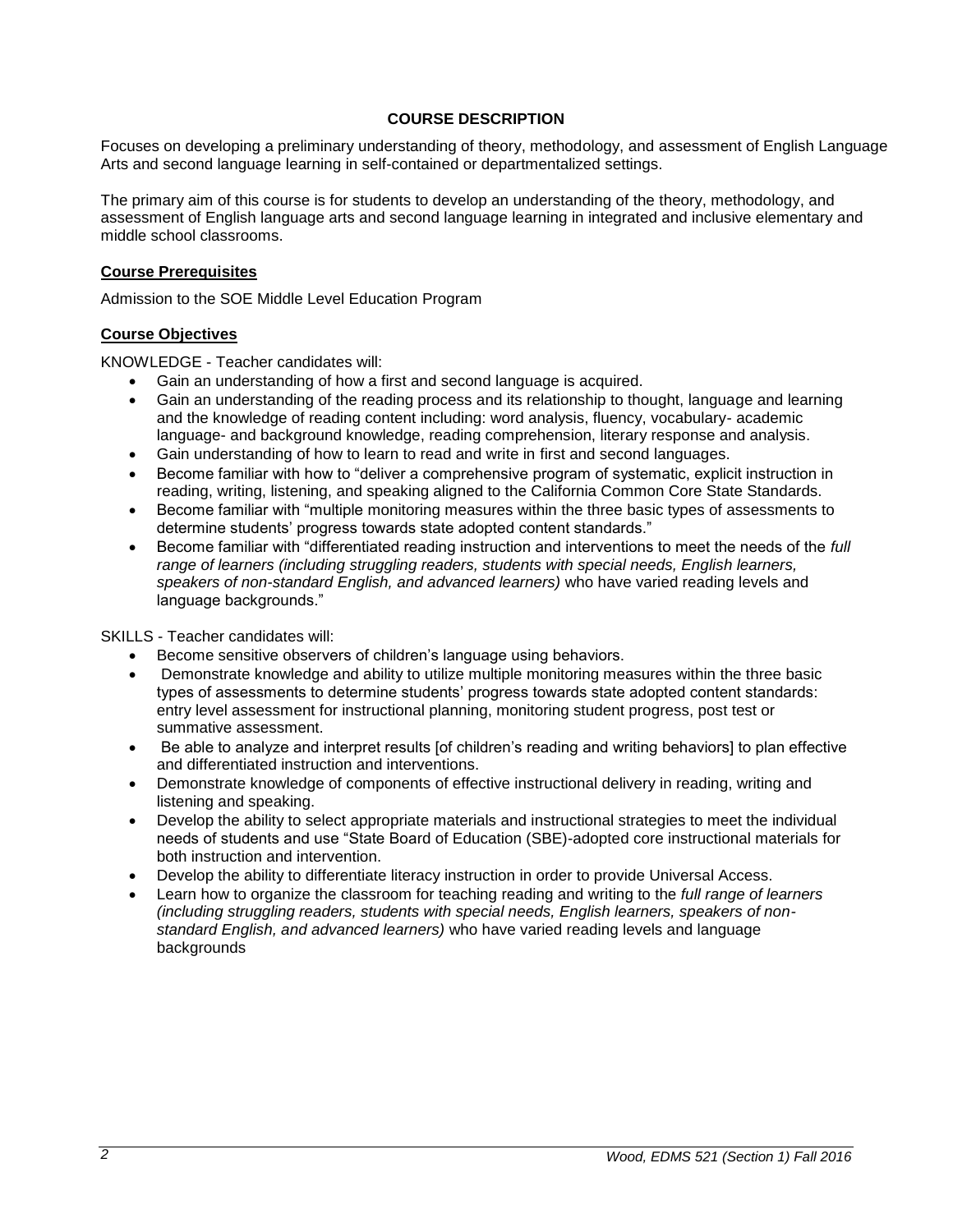ATTITUDES AND VALUES – Teacher candidates will:

- Develop an appreciation for the natural language abilities children possess for processing and producing print.
- To appreciate the need and value of integrating reading writing into all curricular areas
- Affirm the importance of a rich environment for an effective language arts program.
- Develop a sensitivity to and appreciation for culturally and linguistically diverse learners.
- Develop a sensitivity to and appreciation for the importance of reading and writing for students' own personal and professional growth.
- Develop a respect for each student, his/her abilities and background and the student's right to instruction that meets his/her individual needs.

### **REQUIRED TEXTS, MATERIALS AND/OR ACCOUNTS**

<span id="page-3-0"></span>Cooper, J. D., Kiger, N., & Robinson, M. (2014). *Literacy: Helping Students Construct Meaning, 9th Edition*. Upper Saddle River, NJ: Prentice Hall. ISBN: 978-1285432427

National Common Core Initiative: <http://www.corestandards.org/read-the-standards/>(view College and Career Anchor Standards here)

ELA/ELD Framework: (download the full framework approved July 2015): [https://www.mydigitalchalkboard.org/cognoti/content/file/resources/documents/4b/4b6b5574/4b6b5574ba634](https://www.mydigitalchalkboard.org/cognoti/content/file/resources/documents/4b/4b6b5574/4b6b5574ba634f2a0d505cc4b0e78013ab4a7f9a/FrameworkFINAL72415.pdf) [f2a0d505cc4b0e78013ab4a7f9a/FrameworkFINAL72415.pdf](https://www.mydigitalchalkboard.org/cognoti/content/file/resources/documents/4b/4b6b5574/4b6b5574ba634f2a0d505cc4b0e78013ab4a7f9a/FrameworkFINAL72415.pdf)

ELA/ELD Framework chapter by chapter: <http://www.cde.ca.gov/ci/rl/cf/elaeldfrmwrksbeadopted.asp>

### <span id="page-3-1"></span>**Recommended (optional)**

Cunningham, P. (2013) (6th ed.) *Phonics They Use* Allington, R. *What really matters in fluency.* Zarrillo, J. J. (2010). (3rd ed.) *Ready for RICA: A test preparation guide for California's Reading Instruction Competence Assessment.* Merrill Prentice Hall.

### <span id="page-3-2"></span>**Cougar Courses**

Content for this course will be available on Cougar Courses [http://www.cc.csusm.edu](http://www.cc.csusm.edu/)

### <span id="page-3-3"></span>**Choice Books (You will choose one to read)**

Alexander, K. (2014) *Crossover* Alexie, S. (2008). *The absolutely true diary of a part time Indian* Fleischman, J (2004)*. Phineas Gage: A gruesome but true story about brain science* Levithan, D. (2005) *Boy meets boy* Westerfield, S (2011). *The Uglies Woodson, J. (2014) Brown Girl Dreaming*

### <span id="page-3-4"></span>**Authorization to Teach English Learners**

This credential program has been specifically designed to prepare teachers for the diversity of languages often encountered in California public school classrooms. The authorization to teach English learners is met through the infusion of content and experiences within the credential program, as well as additional coursework. Candidates successfully completing this program receive a credential with authorization to teach English learners. *(Approved by CCTC in SB 2042 Program Standards, August 02)*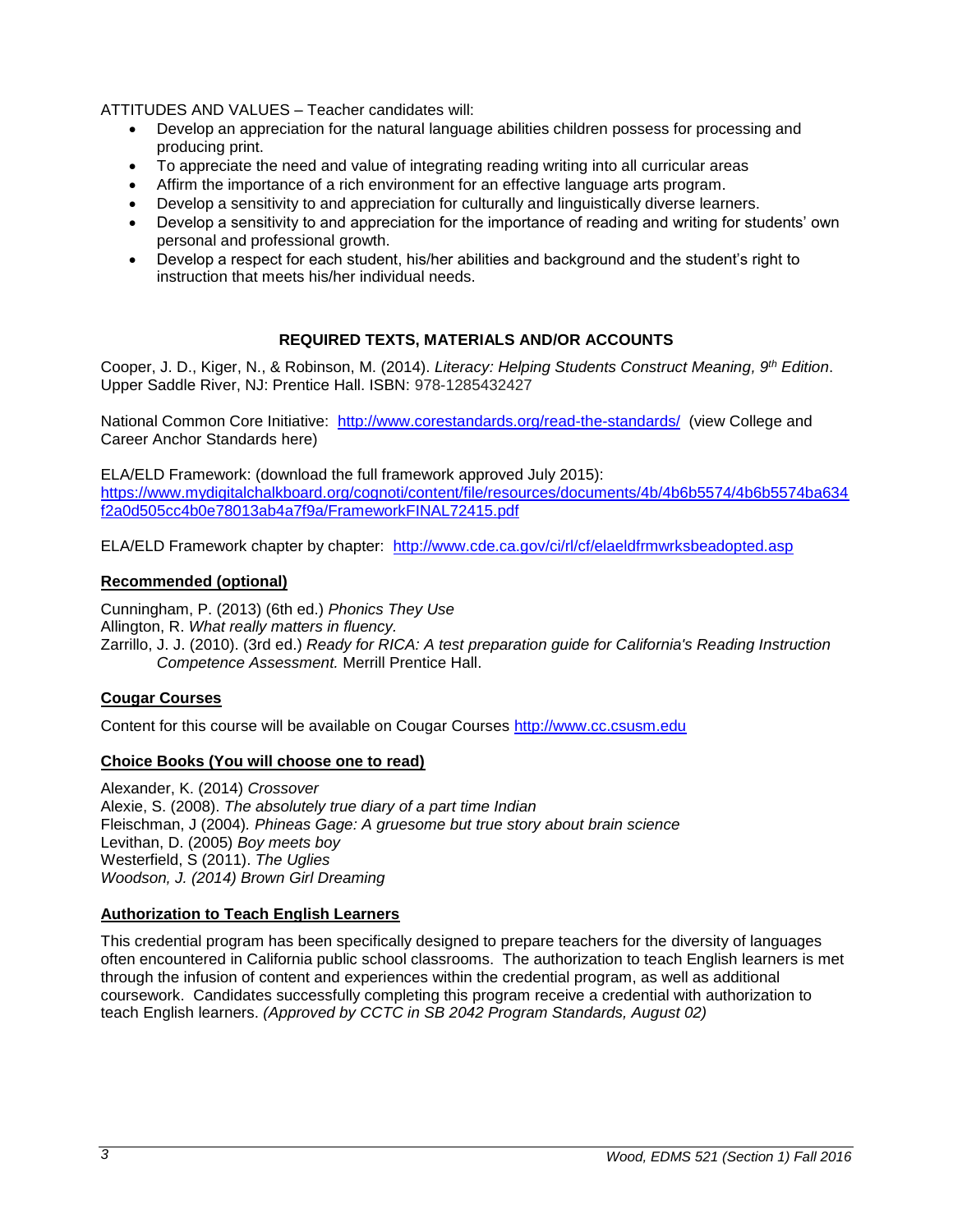## **TEACHER CANDIDATE LEARNING OUTCOMES**

### <span id="page-4-1"></span><span id="page-4-0"></span>**Teacher Performance Expectation (TPE) Competencies**

The course objectives, assignments, and assessments have been aligned with the CTC standards for the Multiple Subject Credential. This course is designed to help teachers seeking a California teaching credential to develop the skills, knowledge, and attitudes necessary to assist schools and district in implementing effective programs for all students. The successful candidate will be able to merge theory and practice in order to realize a comprehensive and extensive educational program for all students. You will be required to formally address the following TPE in this course:

TPE 1A- Subject-Specific Pedagogical Skills for Multiple Subject Teaching Assignments: Reading Language Arts.

### <span id="page-4-2"></span>**Teacher Performance Assessment**

Beginning July 1, 2008 all California credential candidates must successfully complete a state-approved Teacher Performance Assessment (TPA), as part of the credential program of preparation. During the 2015- 16 academic year the CSUSM credential programs will use either the CalTPA (California Teacher Performance Assessment) or the edTPA (Educative Teacher Performance Assessment).

<span id="page-4-3"></span>Check with your program coordinator to determine which assessment is used for your credential program.

### **CalTPA**

To assist with your successful completion of the CalTPA, a series of informational seminars are offered over the course of the program. TPA related questions and logistical concerns are to be addressed during the seminars. Your attendance to TPA seminars will greatly contribute to your success on the assessment. The CalTPA Candidate Handbook, TPA seminar schedule, and other TPA support materials may be found on the SOE website: <http://www.csusm.edu/education/CalTPA/ProgramMaterialsTPA.html>

### <span id="page-4-4"></span>**edTPA**

Beginning in fall 2015, for newly entering initial candidates, the CSUSM assessment system is the edTPA. To assist with your successful completion of the edTPA, a capstone class is part of your curriculum. In this class edTPA related questions and logistical concerns are addressed. Additional support materials are available on the edTPA website: [http://www.edtpa.com/PageView.aspx?f=GEN\\_Candidates.html](http://www.edtpa.com/PageView.aspx?f=GEN_Candidates.html)

Additionally, to support your success in your credential program and with TPA, SOE classes use common pedagogical language, lesson plans (lesson designs), and unit plans (unit designs).

### **GENERAL CONSIDERATIONS**

### <span id="page-4-5"></span>**This syllabus is subject to change.**

### <span id="page-4-6"></span>**Expected Dispositions for the Education Profession**

Education is a profession that has, at its core, certain dispositional attributes that must be acquired and developed. Teaching and working with learners of all ages requires not only specific content knowledge and pedagogical skills, but positive attitudes about multiple dimensions of the profession. The School of Education has identified six dispositions that must be evident in teacher candidates: social justice and equity, collaboration, critical thinking, professional ethics, reflective teaching and learning, and life-long learning. These dispositions have observable actions that will be assessed throughout the preparation program. For each dispositional element, there are three levels of performance - *unacceptable*, *initial target*, and *advanced target*. The description and rubric for the three levels of performance offer measurable behaviors and examples.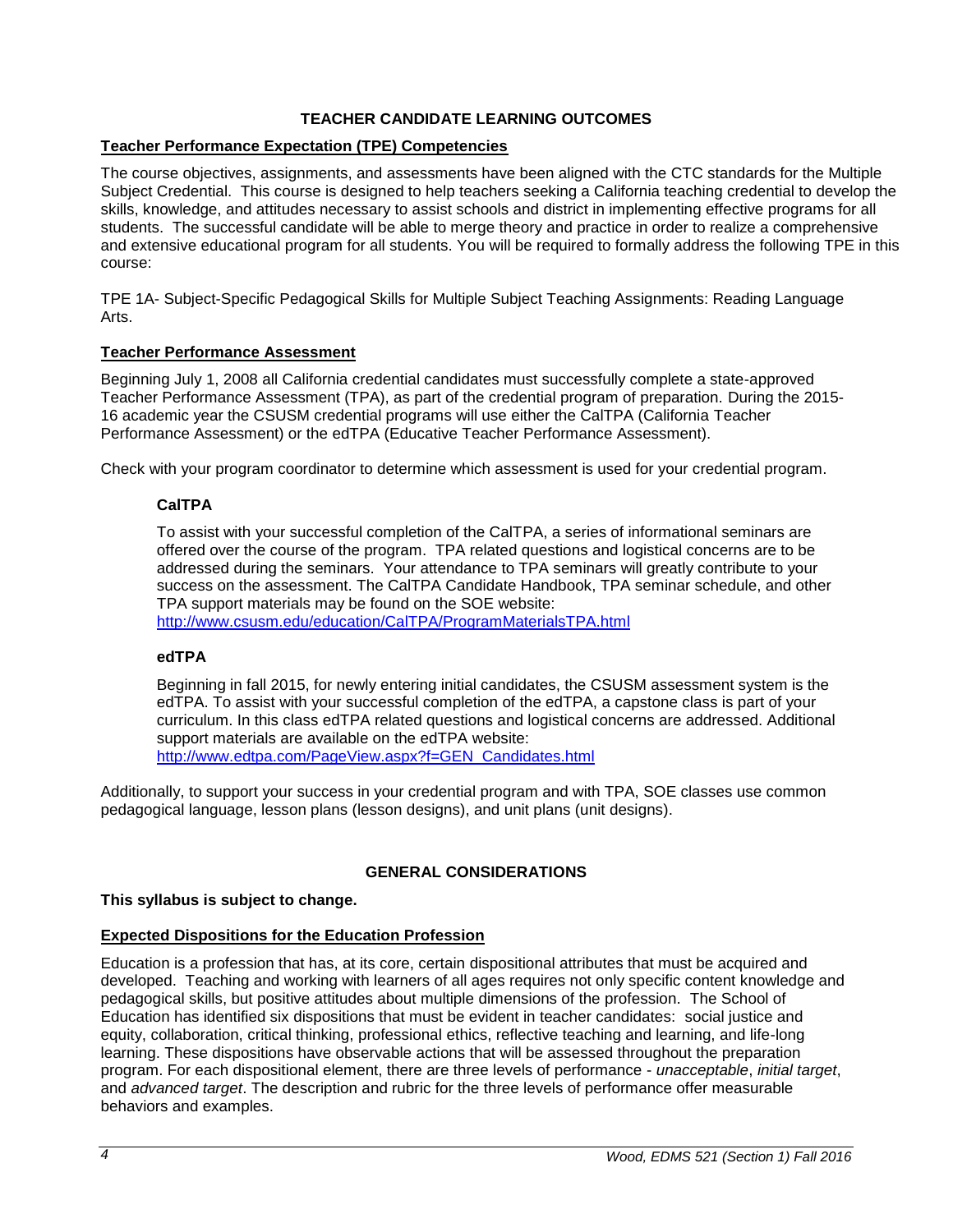The assessment is designed to provide candidates with ongoing feedback for their growth in professional dispositions and includes a self-assessment by the candidate. The dispositions and rubric are presented, explained and assessed in one or more designated courses in each program as well as in clinical practice. Based upon assessment feedback candidates will compose a reflection that becomes part of the candidate's Teaching Performance Expectation portfolio. Candidates are expected to meet the level of *initial target* during the program.

## <span id="page-5-0"></span>**School of Education Attendance Policy**

Due to the dynamic and interactive nature of courses in the School of Education, all candidates (course participants) are expected to attend all classes and participate actively. At a minimum, candidates (course participants) must attend more than 80% of class time, or s/he may not receive a passing grade for the course at the discretion of the instructor. Individual instructors may adopt more stringent attendance requirements. Should the candidate (course participants) have extenuating circumstances, s/he should contact the instructor as soon as possible. *(Adopted by the COE Governance Community, December, 1997).*

*For this course: Students missing two class sessions will see their grades reduced by one full grade. Students missing three or more class sessions will see their grades reduced by two full grades. Leaving early or arriving late by more than 15 minutes constitutes one absence. Illness and emergencies are considered on a case-by-case basis; however, notification of an absence does not constitute an excuse.* 

### <span id="page-5-1"></span>**Students with Disabilities Requiring Reasonable Accommodations**

Students with disabilities who require reasonable accommodations must be approved for services by providing appropriate and recent documentation to the Office of Disabled Student Services (DSS). This office is located in Craven Hall 4300, and can be contacted by phone at (760) 750-4905, or TTY (760) 750- 4909. Students authorized by DSS to receive reasonable accommodations should meet with their instructor during office hours or, in order to ensure confidentiality, in a more private setting.

### <span id="page-5-2"></span>**All University Writing Requirement**

Every course at the university, including this one, must have a writing requirement of at least 2500 words. Writing requirements for this class will be met through the signature assignments as described below.

### <span id="page-5-3"></span>**Course Format**

This course will meet face to face. Some assignments and/or class meetings may be held online.

### <span id="page-5-4"></span>**CSUSM Academic Honesty Policy**

Students will be expected to adhere to standards of academic honesty and integrity, as outlined in the Student Academic Honesty Policy. All assignments must be original work, clear and error-free. All ideas/material that are borrowed from other sources must have appropriate references to the original sources. Any quoted material should give credit to the source and be punctuated accordingly.

Academic Honesty and Integrity: Students are responsible for honest completion and representation of their work. Your course catalog details the ethical standards and penalties for infractions. There will be zero tolerance for infractions. If you believe there has been an infraction by someone in the class, please bring it to the instructor's attention. The instructor reserves the right to discipline any student for academic dishonesty, in accordance with the general rules and regulations of the university. Disciplinary action may include the lowering of grades and/or the assignment of a failing grade for an exam, assignment, or the class as a whole.

Incidents of Academic Dishonesty will be reported to the Dean of Students. Sanctions at the University level may include suspension or expulsion from the University.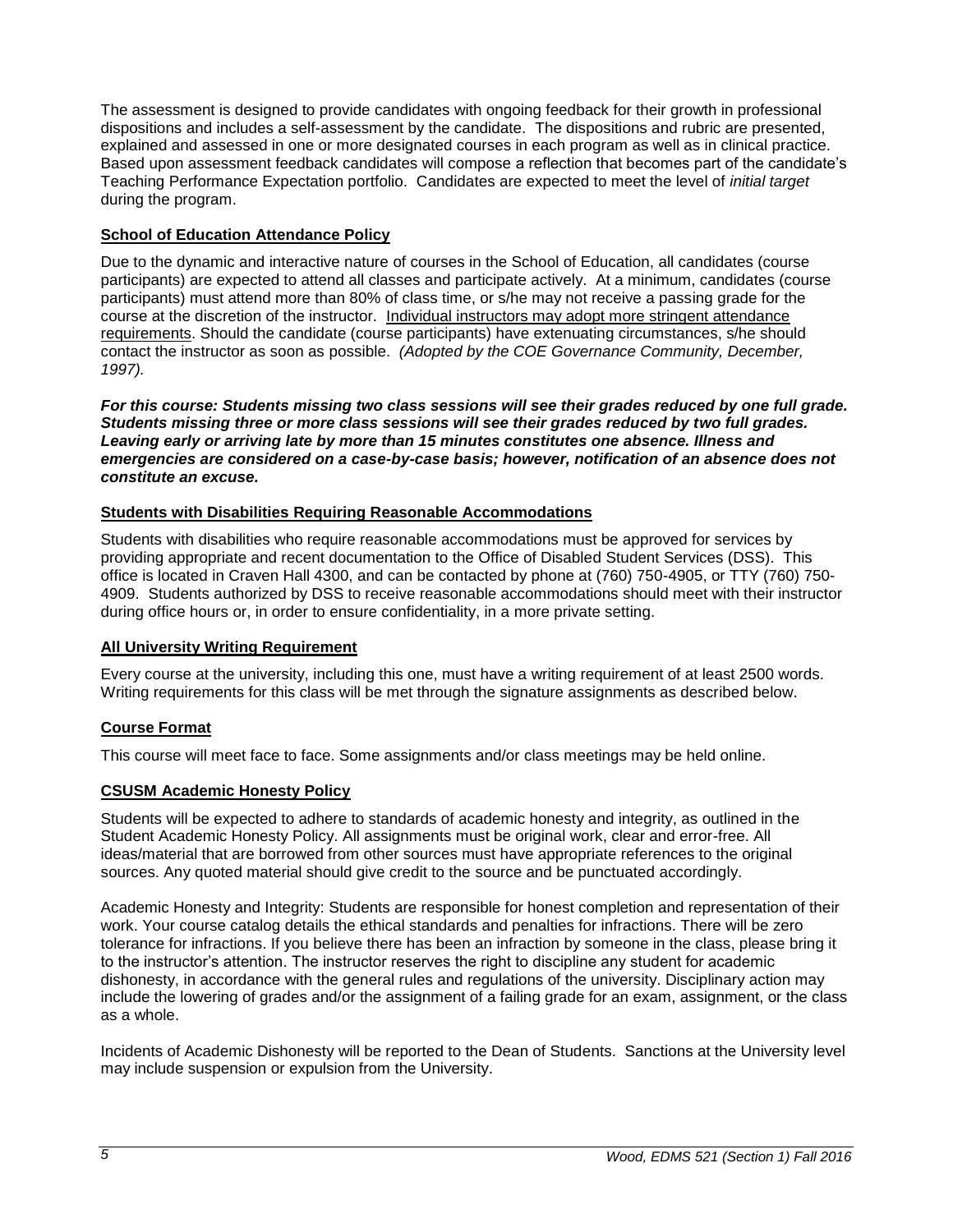Refer to the full Academic Honesty Policy at: [http://www.csusm.edu/policies/active/documents/Academic\\_Honesty\\_Policy.html](http://www.csusm.edu/policies/active/documents/Academic_Honesty_Policy.html)

### <span id="page-6-0"></span>**Plagiarism**

As an educator, it is expected that each candidate (course participant) will do his/her own work, and contribute equally to group projects and processes. Plagiarism or cheating is unacceptable under any circumstances. If you are in doubt about whether your work is paraphrased or plagiarized see the Plagiarism Prevention for Students website [http://library.csusm.edu/plagiarism/index.html.](http://library.csusm.edu/plagiarism/index.html) If there are questions about academic honesty, please consult the University catalog.

### <span id="page-6-1"></span>**Credit Hour Policy**

Students are expected to spend a minimum of two hours outside of the classroom each week for each unit of credit engaged in learning.

### <span id="page-6-2"></span>**Class Behavior Expectations**

Students in this class are expected to follow these basic principles:

- Demonstrate respect for oneself and for others.
- Treat others with dignity and behave in a way which promotes a physically and psychologically safe, secure, and supportive climate.
- Allow all community members to engage as full and active participants where the free flow of ideas is encouraged and affirmed.

### <span id="page-6-3"></span>**Contact Information for Technical Support Assistance**

If you need any technical support, contact IITS Student Help Desk: [http://www.csusm.edu/sth/.](http://www.csusm.edu/sth/)

### <span id="page-6-4"></span>**Electronic Communication Protocol**

Electronic correspondence is a part of your professional interactions. If you need to contact the instructor, email is often the easiest way to do so. It is my intention to respond to all received e-mails in a timely manner. Please be reminded that e-mail and on-line discussions are a very specific form of communication, with their own nuances and etiquette. For instance, electronic messages sent in all upper case (or lower case) letters, major typos, or slang, often communicate more than the sender originally intended. With that said, please be mindful of all e-mail and on-line discussion messages you send to your colleagues, to faculty members in the School of Education, or to persons within the greater educational community. All electronic messages should be crafted with professionalism and care.

Things to consider:

- Would I say in person what this electronic message specifically says?
- How could this message be misconstrued?
- Does this message represent my highest self?
- Am I sending this electronic message to avoid a face-to-face conversation?

In addition, if there is ever a concern with an electronic message sent to you, please talk with the author in person in order to correct any confusion.

### **COURSE REQUIREMENTS**

<span id="page-6-5"></span>Assignments are to be turned in on the due date, no exceptions. Hand-written work is not accepted. Assignments should use size 12 font and be double-spaced. Proofread and edit word-processed assignments prior to submission to ensure the text is error-free (grammar, spelling), and ideas are logically and concisely presented. All citations, where appropriate, should use American Psychological Association (APA) format.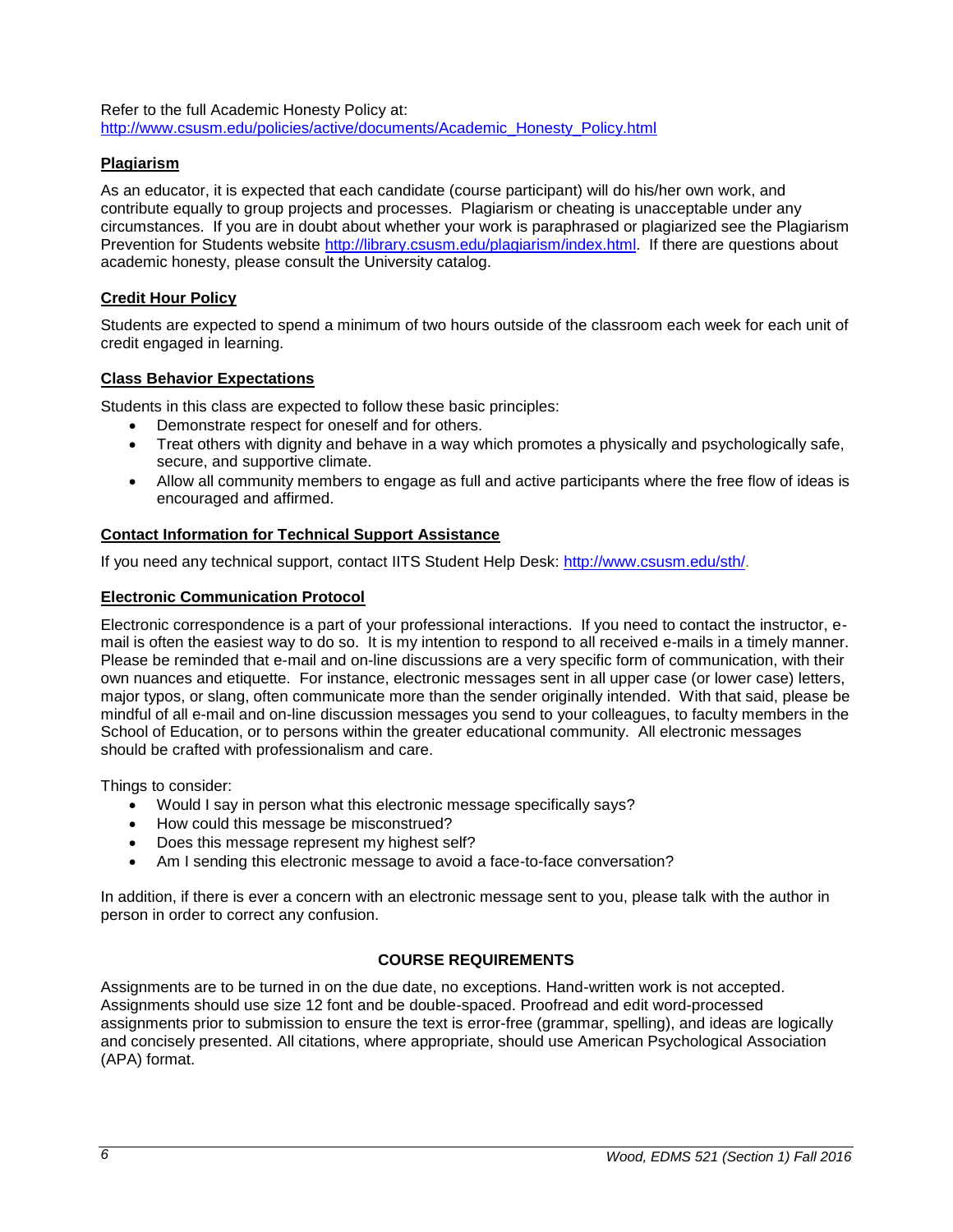| <b>Assignment</b>                                                | <b>Points</b><br><b>Possible</b> |
|------------------------------------------------------------------|----------------------------------|
| Primary Grade Observation (Sept. 27, 2016)                       | 25                               |
| Literacy Lesson Plan (sign up)<br><b>Focus: Reading Strategy</b> | 20                               |
| Investigating Literacy Assessments (Oct. 11, 2016)               | 20                               |
| Reading Responses                                                | 30                               |
| Lit Circle Role sheet                                            | 5                                |
| <b>Total Points</b>                                              | 100                              |

### <span id="page-7-0"></span>**Grading Standards**

|    | 93-100 | А- | 90-92 |    |       |
|----|--------|----|-------|----|-------|
| B+ | 87-89  | в  | 83-86 | в- | 80-82 |
| C+ | 77-79  |    | 73-76 | C- | 70-72 |

In both the Literacy courses (EDMI 521 and EDMI 522), you will study topics in literacy instruction related to RICA domains.

| <b>RICA DOMAINS COVERED</b>                                  |  |  |
|--------------------------------------------------------------|--|--|
| Embedded in each area: Assessment, Universal                 |  |  |
| Access/Differentiated Instruction, Oral Language and Writing |  |  |
| Domain 1: Planning Reading Instruction based on Assessment   |  |  |
| Domain 2: Word Analysis                                      |  |  |
| Domain 3: Fluency                                            |  |  |
| Domain 4: Vocabulary, Academic Language, and Background      |  |  |
| Knowledge                                                    |  |  |
| Domain 5: Comprehension                                      |  |  |

### **PRIMARY GRADE OBSERVATION (25 pts.) (Due on Cougar Courses: September 27, 2016 by midnight)**

You will spend one morning (2 to 2 ½ hours) in a kindergarten or first grade classroom of your choice to observe beginning literacy instruction including as many of the following as possible:

- Phonemic Awareness
- Concepts About Print
- Phonics Instruction
- Spelling Instruction
- Reading Comprehension-Narrative
- Supporting Reading through Oral and Written Language Development
- Vocabulary Development
- Writing

Then reflect upon what you saw, how it connected (or did not connect) to the theories you are learning this semester, and why the teacher made the pedagogical decisions that he/she did. Try to answer the following questions in your reflection:

- 1. How was the room organized, the physical layout?
- 2. Was there a classroom library? Was it organized in any particular way?
- 3. What opportunities did students have for independent reading? Did they choose what they read?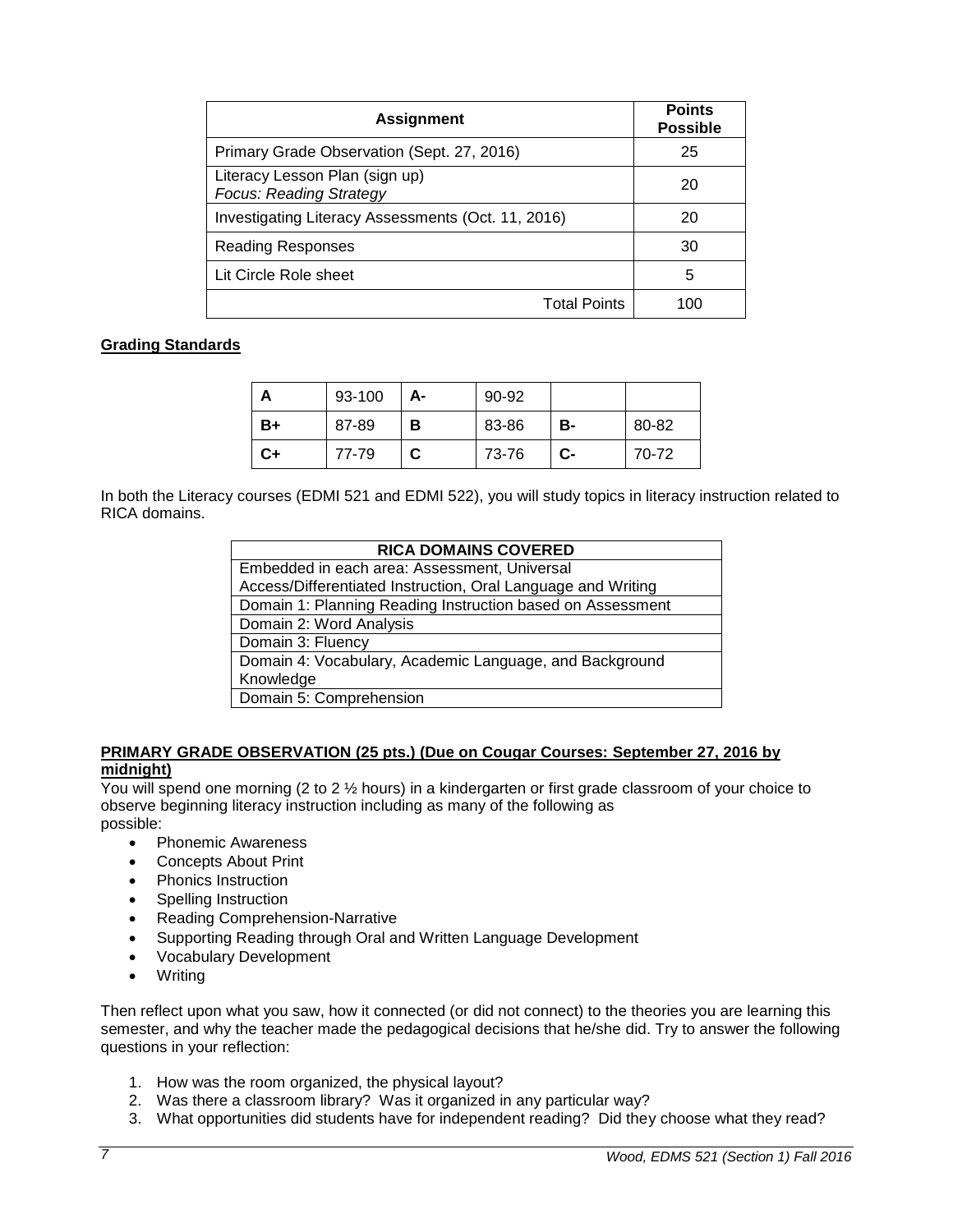- 4. Did the teacher work in small groups? How were the groups organized? How were students placed in groups?
- 5. How did the teacher differentiate instruction? How did she meet the needs of all the students?
- 6. What was the rest of the class doing when the teacher worked in small groups?
- 7. What literacy concepts (see list above) did you observe?
- 8. What took place what was the nature of the instruction?
- 9. Did the teacher read aloud? What? For how long?
- 10. How much time was spent on reading instruction?
- 11. Was it a literacy rich environment? How so?
- 12. Was there evidence of student work in the room? What kind?
- 13. Did you see any kind of reading assessment? What was it? What was being assessed?
- 14. What else did you notice about early reading instruction?

Your final reflection will be a narrative about what you saw and your analysis of those observations. Please include the setting (small group, large group, one-on-one), what the teacher and the students did and what accommodations were made for students with special needs, or English language learners. **Five pages Maximum.**

#### **ANNOTATED MENU OF ASSESSMENTS (20 pts.) (Due on Cougar Courses: Oct. 11, 2016 by midnight)**

This is designed to familiarize you with a variety of assessment tools and evidence of student learning. You will describe the process and purpose of various assessment tools, including entry-level, progressmonitoring, and summative. Complete the Menu Section and then choose two assessment tools from your menu and describe how the information from that assessment would or could inform your instruction. What would you do with the assessment information you have gathered about your student(s). You may use an example you have observed or create a scenario in which an assessment might help you understand what a student, a small group or a whole class knows and how that will inform your teaching.

| <b>MENU SECTION</b> |                    |                     |                   |                    |
|---------------------|--------------------|---------------------|-------------------|--------------------|
| Write the           | Is it entry-level, | <b>Describe the</b> | Describe what the | Describe the kinds |
| name of the         | progress           | purpose of the      | assessor does and | of data the        |
| assessment.         | monitoring, or     | assessment.         | what the student  | assessment         |
|                     | summative?         |                     | does.             | creates.           |
| 1.                  |                    |                     |                   |                    |
| 2.                  |                    |                     |                   |                    |
| 3.                  |                    |                     |                   |                    |
| 4.                  |                    |                     |                   |                    |
| 5.                  |                    |                     |                   |                    |
| 6.                  |                    |                     |                   |                    |
| 7.                  |                    |                     |                   |                    |
| 8.                  |                    |                     |                   |                    |
| 9.                  |                    |                     |                   |                    |
| 10.                 |                    |                     |                   |                    |

For Menu Section, complete a descriptive list of 10 different assessments. Be complete in your descriptions. **MENU SECTION**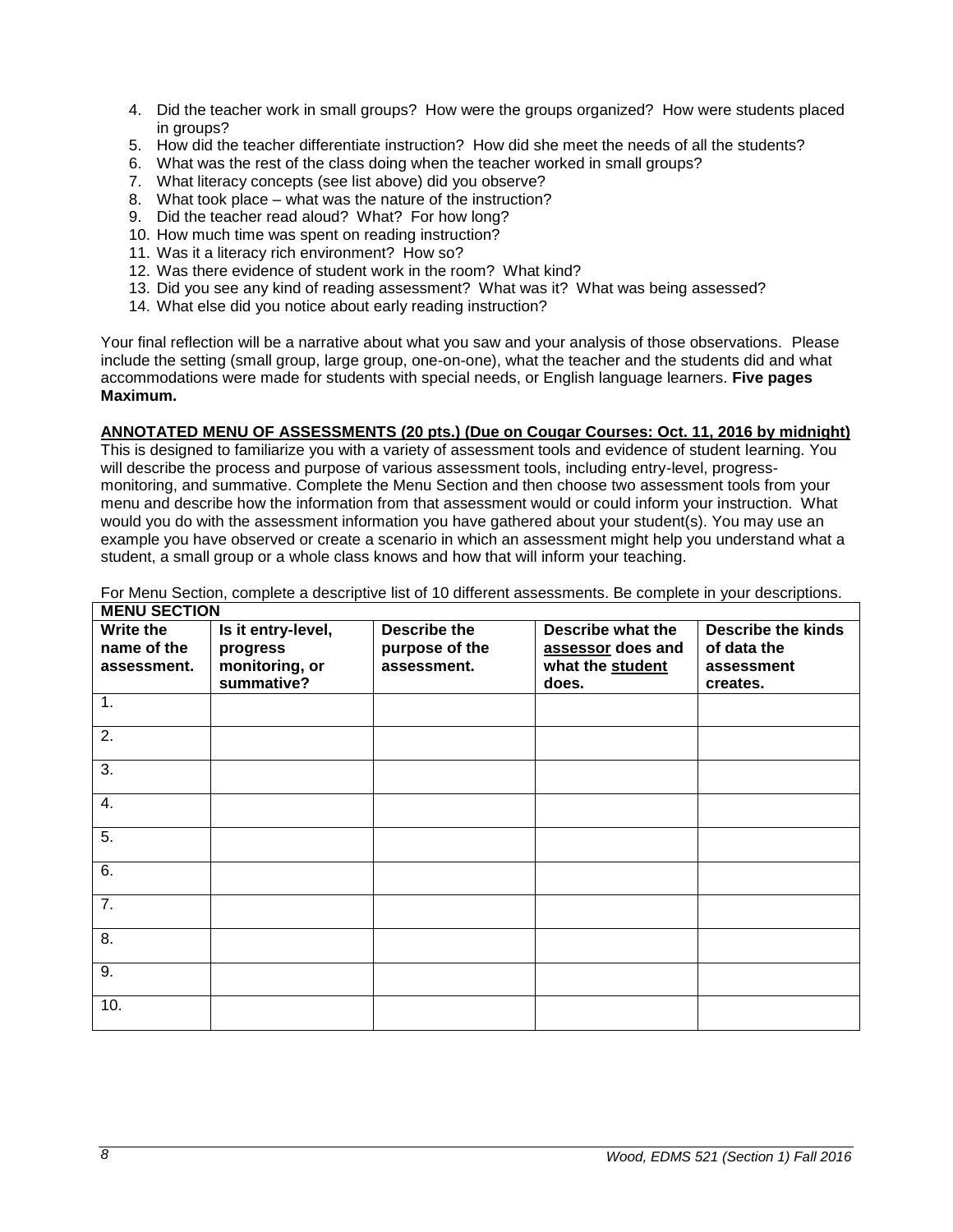### **READING STRATEGY LESSON PLAN (20 pts.) (Due on Cougar Courses by the morning you share your lesson)**

Follow the lesson plan format posted in the Moodle the day you present your lesson. Design a lesson where you teach a **reading comprehension strategy** to any grade level. It can be small group or whole group instruction just make sure that you are explicitly teaching the students one aspect of becoming a proficient reader. This lesson MUST explicitly teach a reading comprehension strategy, and the focus in 522 will be writing strategies. Examples of reading comprehension strategies are:

Make predictions and the matter of the Make inferences Form hypothesis **Summarize what you read** Summarize what you read Support the hypotheses you make Recognize the main idea of a story Monitor how well you comprehend while you read Identify patterns in a text

Form mental pictures while you read Sound out a word you don't know Ask questions of yourself while you read **Organize information while you read.** Use context clues to figure out words you don't know Choose books you can read Relate what you are reading to what you already know

**Recommended sites for literacy lessons (**in no particular order): There are many websites with lesson plans. The following are some of my favorites. You don't have to use these. I'm just trying to save you some time. There are many more out there, just be aware of who sponsors the site and what the sponsor might be trying to sell you or what their philosophical orientation might be.

- 1. **Readwritethink**: Co-sponsored by NCTE and IRA the two premier literacy professional organizations: http://www.readwritethink.org/
- 2. **Teaching that makes sense**: [www.ttms.org](http://www.ttms.org/)
- 3. **Achieve the Core**: [http://achievethecore.org](http://achievethecore.org/)
- 4. **Teaching Channel**: https://www.teachingchannel.org/videos?categories=topics\_common-core
- 5. **Scholastic**:<http://www2.scholastic.com/browse/home.jsp>
- 6. **Edutopia**: [http://www.edutopia.org](http://www.edutopia.org/) Use "Browse Topics" bar at the top and you can browse by topic or grade level
- 7. **Kathy Schrock's Guide to Everything**: Educator who vetted and compiled an impressive list of resources for teachers. She was one of the first to post a website of resources for educators on the web: http://www.schrockguide.net
- 8. **National Council of Teachers of English**: [www.ncte.org.](http://www.ncte.org/) While you are there join the Ning: http://ncte2008.ning.com/
- 9. **International Literacy Association**: http://www.reading.org/
- 10. **Reading Quest:** A great site full of comprehension strategies for all content areas: **<http://www.readingquest.org/strat/>**
- 11. **Comprehension Strategies:** http://www.busyteacherscafe.com/literacy/comprehension\_strategies.html
- 12. **Web English Teacher:** <http://webenglishteacher.com/>
- 13. **English Companion:** http://www.englishcompanion.com/ Materials by Jim Burke, high school teacher and author of many excellent books. Go to "classroom resources" on top bar.

*Important*: Your lesson must address the needs of mainstream students, as well as make provisions for second language learners, students presenting difficulty, and accelerated students. How are you going to work with students who are having difficulty? How will you scaffold second language learners' learning during the lesson? How will your lesson provide enrichment for accelerated students? Will you meet with students individually or in a small group while other students work independently? Use the lesson template posted in Cougar Courses

### **Reading reflections (30 pts.):**

It is expected that everyone will understand all the readings and will come to class prepared to discuss them. Write at least 3 comments or questions from the readings for that session. **Do not summarize**. Please give thoughtful reactions, responses, and reflections. If the readings are from more than one book, try to comment on more than one book. We will use these as the basis of our discussion at the beginning of some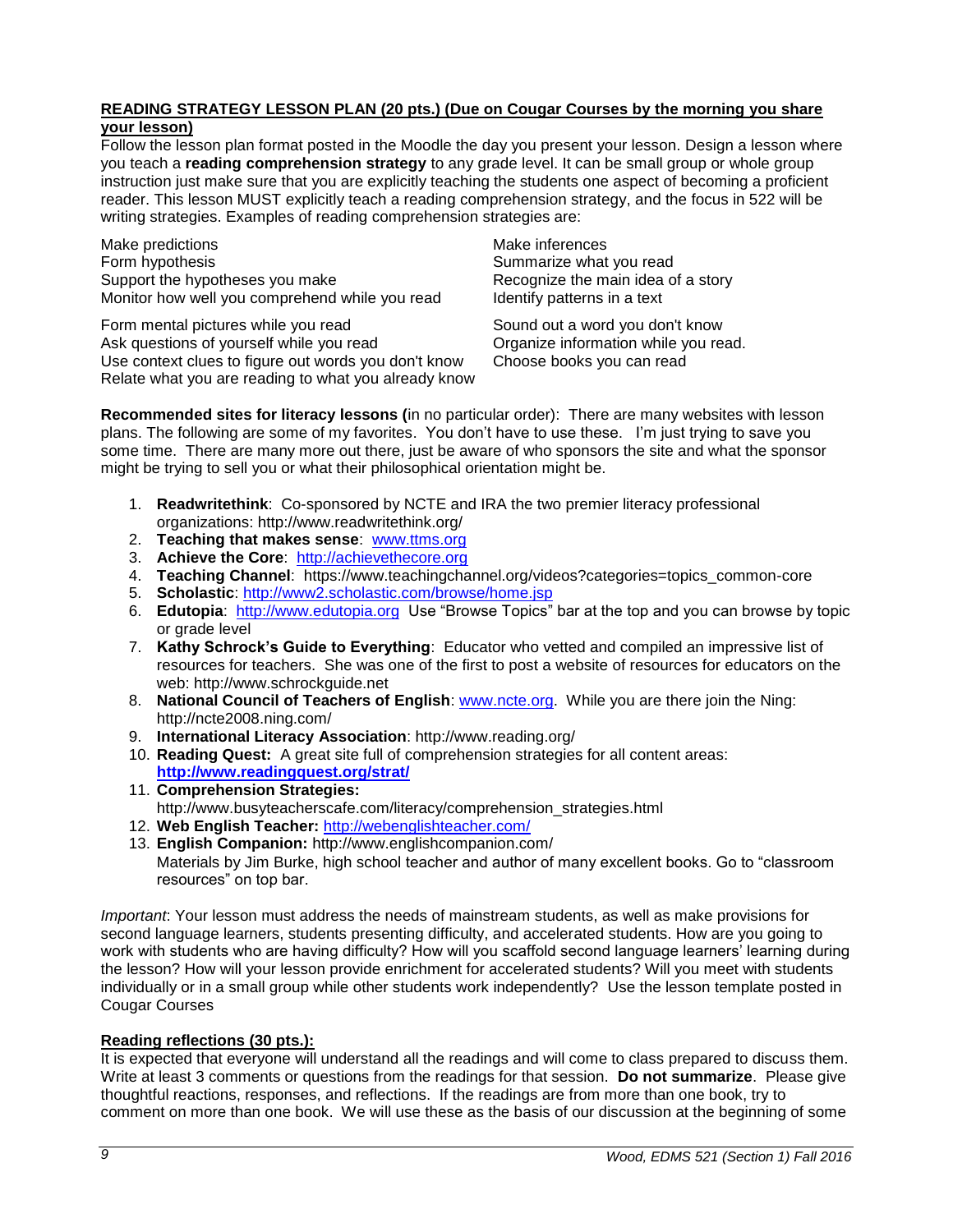classes. These should be posted in Cougar Courses **before** each session and they should show that you have done the reading. Do NOT do reading reflections for the adolescent novels.

### **Literature Circles (Due Oct. 18):**

We will read the books before our class session (see schedule and look for literature circles), engage in discussion and brainstorm teaching and learning activities that could be implemented in reading/language arts classrooms. You will meet before reading the books and choose the role you will prepare for when discussing the book. You can download and print your role here:

[http://www.ipadlitcircles.com/uploads/1/0/6/6/10664962/lit\\_circles.role\\_sheets.pdf](http://www.ipadlitcircles.com/uploads/1/0/6/6/10664962/lit_circles.role_sheets.pdf) or I can provide paper copies. The multicultural books are chosen to represent various genres, multiple perspectives and characters from a variety of backgrounds.

#### **No final exam.**